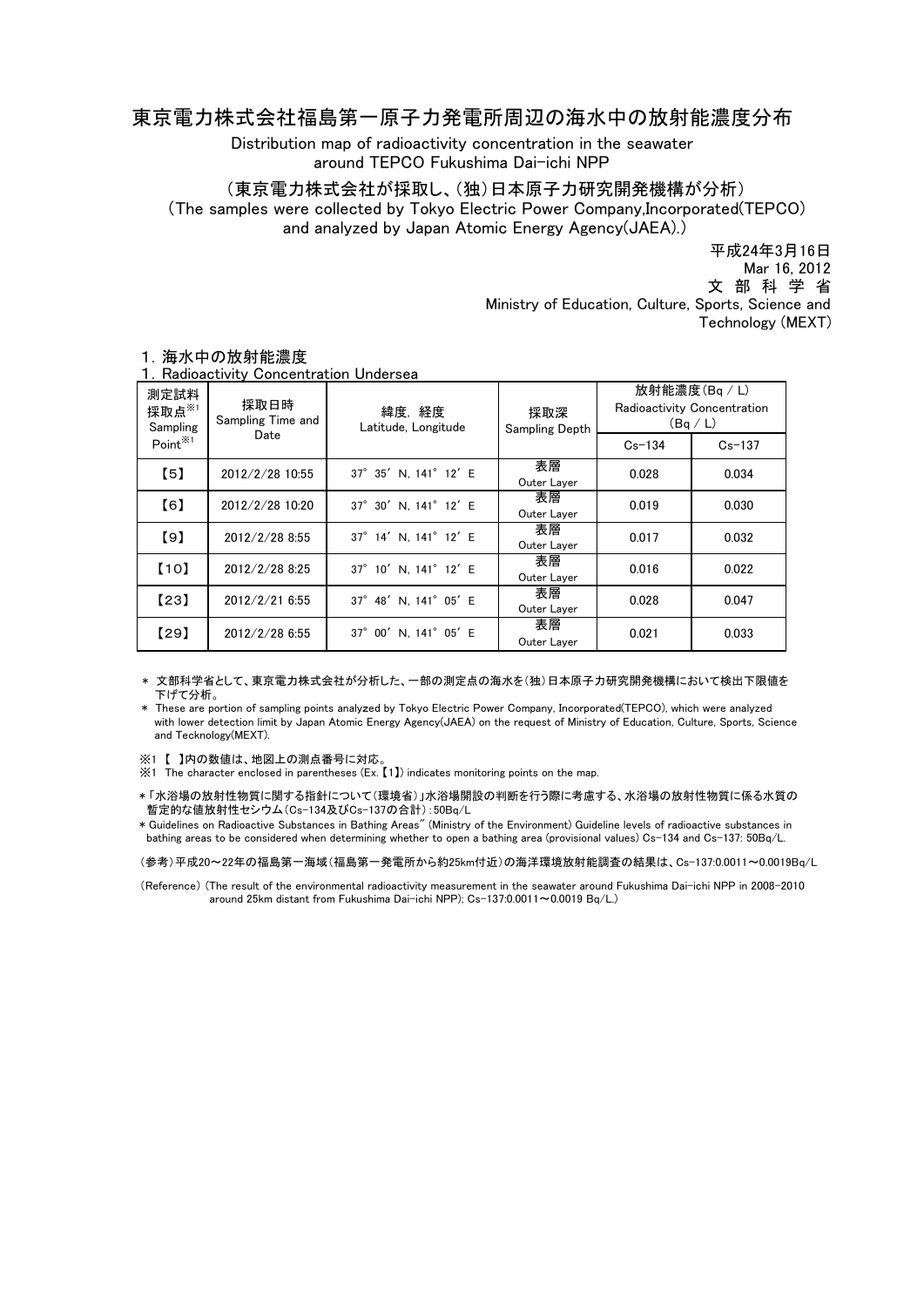

図中の■は東京電力(株)福島第一原子力発電所を示す

- 文部科学省として、東京電力株式会社が分析した、一部の測定点の海水を(独)日本原子力研究開発機構において検出下限値を 下げて分析。
- \* These are portion of sampling points analyzed by Tokyo Electric Power Company, Incorporated(TEPCO), which were analyzed with lower detection limit by Japan Atomic Energy Agency(JAEA) on the request of Ministry of Education, Culture, Sports, Science and Tecknology(MEXT).

\*「水浴場の放射性物質に関する指針について(環境省)」水浴場開設の判断を行う際に考慮する、水浴場の放射性物質に係る水質の 暫定的な値 放射性セシウム(Cs-134及びCs-137の合計):50Bq/L

\*Guidelines on Radioactive Substances in Bathing Areas" (Ministry of the Environment) Guideline levels of radioactive substances in bathing areas to be considered when determining whether to open a bathing area (provisional values) Cs-134 and Cs-137: 50Bq/L.

(参考)平成20~22年の福島第一海域(福島第一発電所から約25km付近)の海洋環境放射能調査の結果は、Cs-137:0.0011~0.0019Bq/L (Reference) (The result of the environmental radioactivity measurement in the seawater around Fukushima Dai-ichi NPP in 2008-2010 around 25km distant from Fukushima Dai-ichi NPP); Cs-137:0.0011~0.0019 Bq/L.)